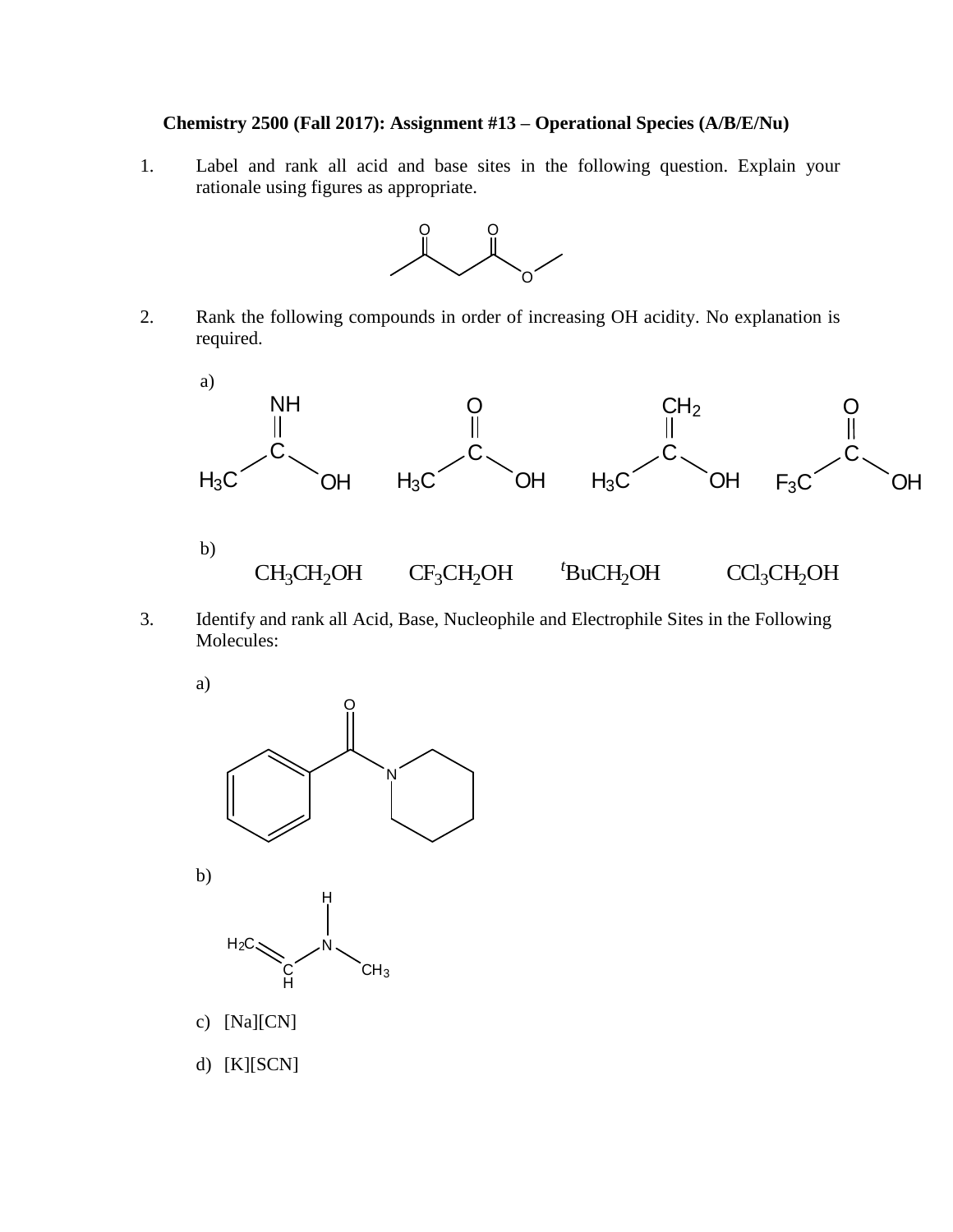4. You are in the middle of a "hands-on" job interview at Nova Chemicals. You have been given a vial containing the compound depicted below and asked to *selectively* deprotonate the carboxylic acid. You find five other chemicals in the lab: NaNH2, HBr, KOCH3, NaCl and *<sup>t</sup>*BuLi. Which chemical do you use? Explain fully.



5. For each of the following alkenes, indicate which carbon *of the carbon-carbon double bond* is more electrophilic. Briefly explain your answer.



6. a) Label and rank only the base sites in the following molecule. Explain your rationale using figures as appropriate.



b) Label and rank only the acid sites (pKa less than 36) in the following molecule. Explain your rationale using figures as appropriate. (8 points)



- 7. Identify each of the following:
	- a) The conjugate base of ammonia, NH3.
	- b) The conjugate acid of hydrofluoric acid, HF.
	- c) The conjugate base of ethanol, CH3CH2OH.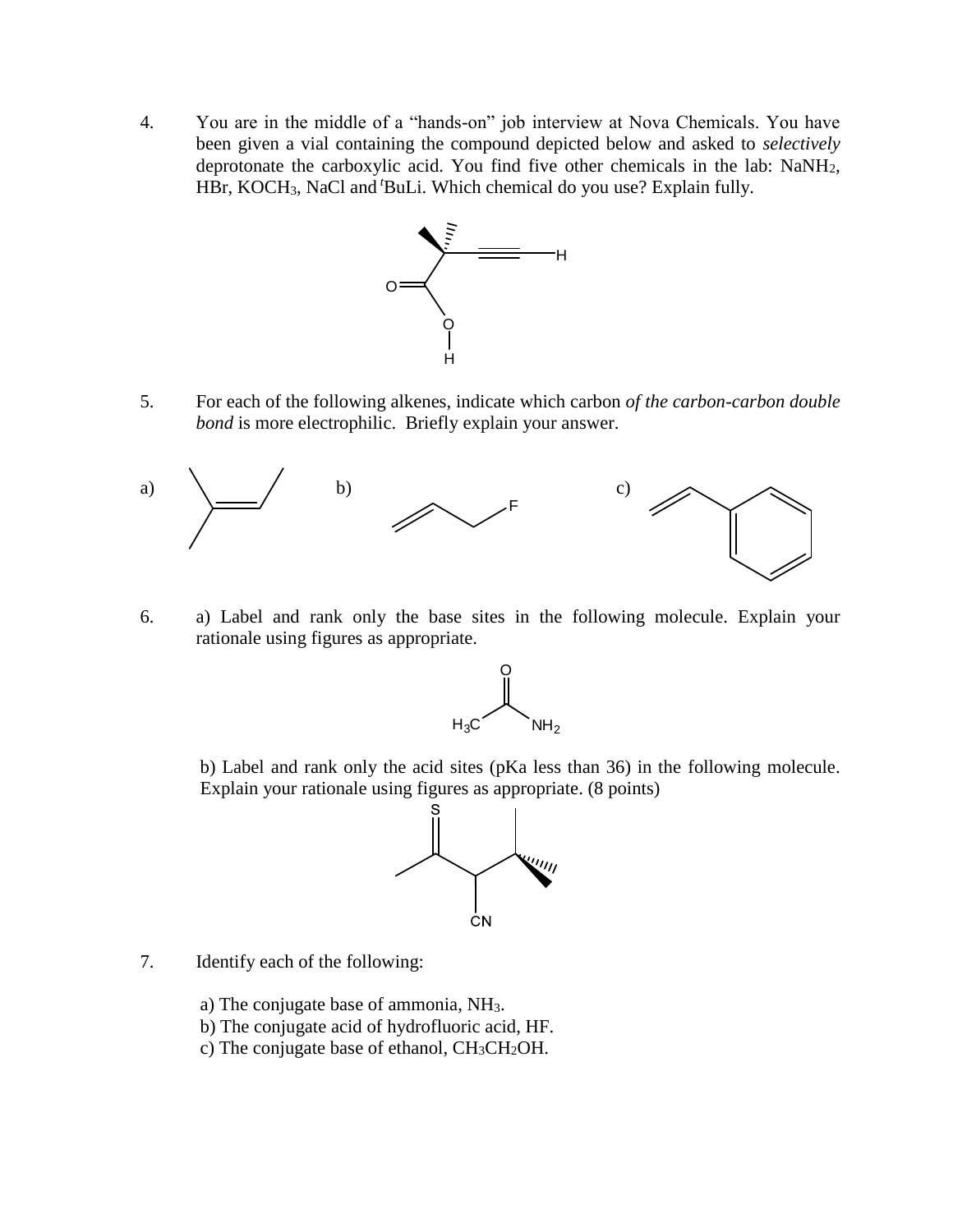8. In the following unbalanced reaction, which of NaOH, NaNH<sub>2</sub>, NaSH, HCl, or H<sub>2</sub>O is the correct reagent to use? Your *brief* explanation must discuss why each reagent is or is not the best choice.

> ≡∶⊖  $Ph Ph$ –– H-

9. Rank the following compounds in order of acidity (from 1 to 4 where  $1 = \text{most acidic}$ ) and 4 = least acidic). *No explanation is required.*



- 10. In each of the following compounds, a particular atom is indicated with an arrow. Determine whether the atom is nucleophilic, basic, acidic, electrophilic or none of these. The indicated atom may have more than one correct descriptor. No explanation is required.
	- a)